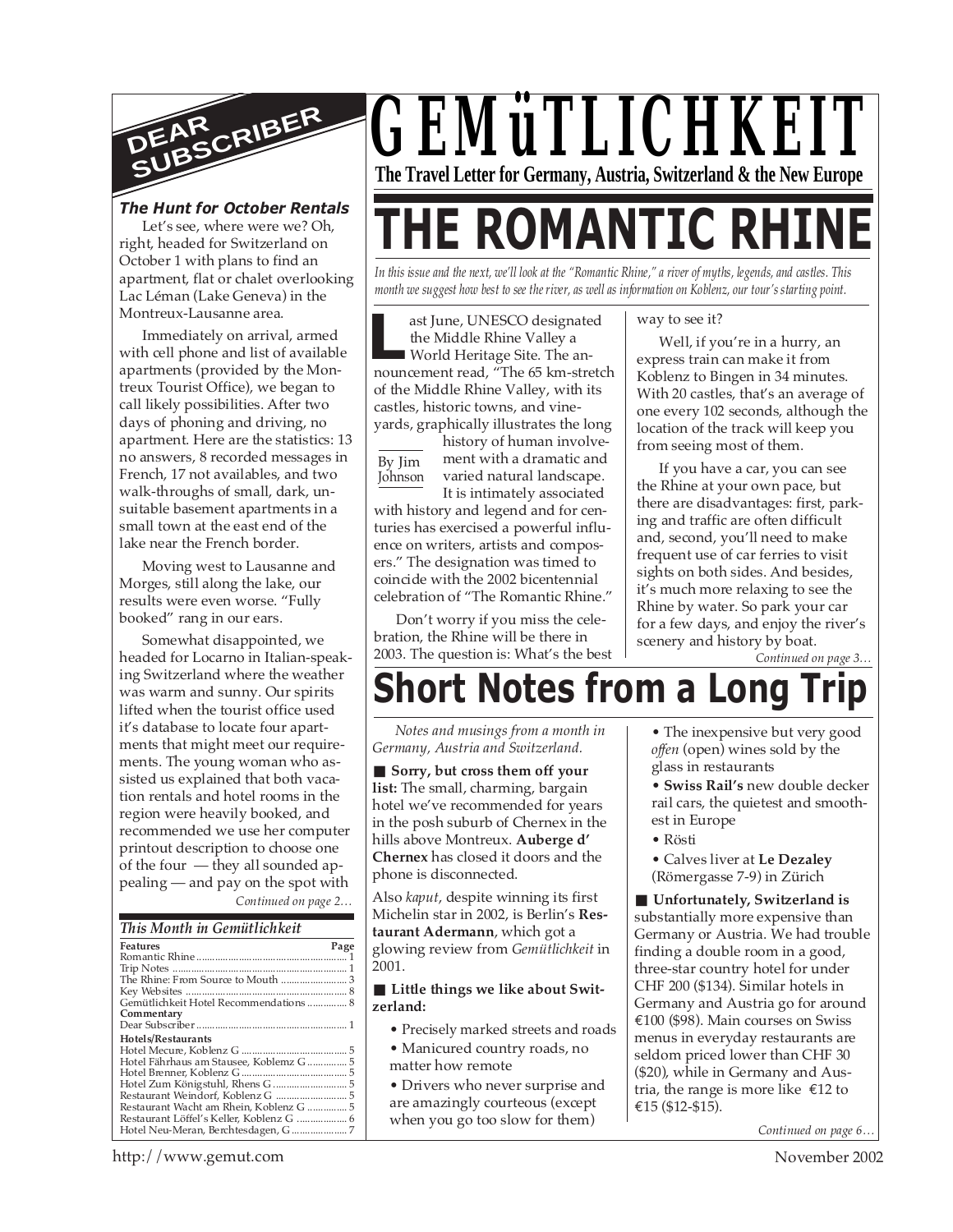#### http://www.gemut.com

#### *DEAR SUBSCRIBER Continued from page 1*

a credit card. Wisely, as it turned out, we decided to take a look at all four. I won't bore you with the details, but we found only one basement apartment that offered acceptable furnishings and amenities. The rest were dumps. One of the four did have a panoramic lake view but was otherwise filthy and creepy.

After three full days of looking it was time to admit we had run into a buzz saw. Desirable vacation rentals with lake views in these regions at this time of year were simply not available on short notice. On the shores of both lakes — Geneva and Maggiore — the sun was shining, the leaves were turning and wine grapes were being harvested. It was a wonderful time to be in southern Switzerland — a fact that hadn't gone unnoticed by masses of other tourists.

The few apartments we did see only proved the wisdom of our own advice in the July 2002 *Gemütlichkeit*; never commit to a European vacation rental property without first inspecting it yourself or having it recommended by a reliable source.

Time for Plan B; hotels, many of which you'll hear about over the next few months.

#### *Beam Me Up...Please!*

While we're on the subject of trip difficulties and promises made in the October issue, let's discuss our access of the Internet — non-access, actually — while in Europe. I refer, of course, to our stated goal of creating the November issue while in Europe during October and emailing it to the U.S. for printing and distribution.

I had visions of sitting with my day's notes — possibly on a balcony overlooking a lake with a cool beer at hand — forming them into intelligible narratives and tapping same into my laptop computer. At some point these would be fashioned into an entire issue and electronically flashed to our mailing house in Tennessee. We do it from Ashland, why not from Interlaken?, was my naive thought.

That I was unable to do so may be instructive to some who dream of sending and receiving work files via the Internet, thereby continuing to be a contributing part of a business while far away across the Atlantic. This does not refer to sending and receiving short, simple messages from an Internet café — of which there are plenty. That is relatively easy. No, I'm talking about emailing, both sending and receiving, work product created on your own computer.

As you've deduced by now, all did not go well. Getting to the Internet from a less than five-star hotel room in Europe ain't easy. From 99% of European hotel rooms your only possibility is a dial-up connection to a service like America Online or Compuserve. Of course, the room has to have a phone, the wall-jack for which has to be accessible, you must have the correct adaptor plug (there's a different one for each country) and the line has to be analog, not digital, otherwise you incinerate your modem. I went equipped with all the

adaptors as well as a phone line tester and even EuroSurge, a somewhat bulky device which claims to protect both computer and modem against voltage surges said to be common in Europe.

Also required is a local access number for an online service provider, AOL in my case.

First night, modern hotel near Montreux. Move furniture to get access to phone plug. Line tests o.k. Hook up computer to phone line, open AOL software and ask it to find local access number. Software messages that my internal modem will dial the U.S. to find a number. Even though the AOL software says it will, it won't. This I was told two days later by AOL in a call to their foreign access help line (703-264-1184, user pays the toll from Europe). I should have obtained a list of access numbers before leaving the U.S. And any-

*Continued on page 8…*

#### **Using Gemütlichkeit**

• Foreign currency prices are converted to U.S. dollars at the exchange rate in effect at the time of publication. • Hotel prices listed are for one night. Discounts are often available for longer stays.

• All hotel prices include breakfast unless otherwise noted.

• Local European telephone area codes carry the "0" required for in-country dialing. To phone establishments from outside the country, such as from the USA, do not dial the first "0".

#### **Logging on to our Website**

Except for the most recent 12, back issues in text format from January 1993 are available free to subscribers only at http://www.gemut.com (click on "For Members Only"). To access the issues enter the user name and password published in this space each month. The June codes are:

User Name: **enhr** Password: **0404**

### **November 2002 Rating Scale**<br> **Rating Scale Scale Scale Scale Rating Scale Scale Rating Scale Scale** Vol. 16, No. 10  $GEMiiTLI$

| <b>Publishers:</b><br>Editor:                                                                                                                                                                                                                                                                                                                                                                                                                    | Robert H. & Elizabeth S. Bestor<br>Robert H. Bestor |  |  |  |
|--------------------------------------------------------------------------------------------------------------------------------------------------------------------------------------------------------------------------------------------------------------------------------------------------------------------------------------------------------------------------------------------------------------------------------------------------|-----------------------------------------------------|--|--|--|
| <b>Contributors:</b>                                                                                                                                                                                                                                                                                                                                                                                                                             | Doug Linton, C. Fischer, R. Holliday, Jim Johnson   |  |  |  |
| Web Master:                                                                                                                                                                                                                                                                                                                                                                                                                                      | Paul T. Merschdorf                                  |  |  |  |
| <b>Consulting Editor:</b>                                                                                                                                                                                                                                                                                                                                                                                                                        | Thomas P. Bestor                                    |  |  |  |
| <b>Subscription Dept:</b>                                                                                                                                                                                                                                                                                                                                                                                                                        | Kurt Steffans                                       |  |  |  |
| <b>Subscriber Travel Services:</b>                                                                                                                                                                                                                                                                                                                                                                                                               | Andy Bestor, Laura Riedel                           |  |  |  |
| Gemütlichkeit (ISSN 10431756) is published 11 times each year by UpCountry<br>Publishing, 288 Ridge Road, Ashland OR 97520. TOLL FREE: 1-800/521-<br>6722 or 541/488-8462, fax: 541/488-8468, e-mail travel@gemut.com. Web<br>site: www.gemut.com. Subscriptions are \$67 per year for 11 issues. While<br>every effort is made to provide correct information in this publication, the<br>publishers can make no guarantees regarding accuracy. |                                                     |  |  |  |
| <b>POSTMASTER: SEND ADDRESS CHANGES TO:</b>                                                                                                                                                                                                                                                                                                                                                                                                      |                                                     |  |  |  |
|                                                                                                                                                                                                                                                                                                                                                                                                                                                  | Gemütlichkeit, 288 Ridge Road., Ashland OR 97520    |  |  |  |

## $CHKEIT$  **HOTEL RESTAURANT RATING KEY**

| <b>Rating Scale</b><br>Excellent<br>Above Average<br>Average<br>Adequate<br>Unacceptable                                  | Scale<br>$16 - 20$<br>12 - 15<br>$8 - 11$<br>4 -<br>$\overline{7}$<br>0<br>3<br>$\sim$ | <b>Restaurant Criteria</b><br>Food<br>Service<br>Atmosphere                                                                    | 65%<br>20%<br>15%                                                                |
|---------------------------------------------------------------------------------------------------------------------------|----------------------------------------------------------------------------------------|--------------------------------------------------------------------------------------------------------------------------------|----------------------------------------------------------------------------------|
| <b>Hotel Rating Criteria</b><br>People/Service<br>Location/Setting<br>Guestrooms<br>Public rooms<br>Facilities/Restaurant | 30%<br>15%<br>30%<br>5%<br>20%                                                         | <b>Value Rating</b><br><b>Outstanding Value</b><br>Very Good Value<br>Average Value<br><b>Below Average Value</b><br>A Rip-Off | <b>Scale</b><br>$17 - 20$<br>$12 - 16$<br>- 11<br>9<br>5 -<br>- 8<br>U<br>4<br>٠ |

#### **Special © Designation**

By virtue of location, decor, charm, warmth of management, or combination thereof, an especially pleasant establishment.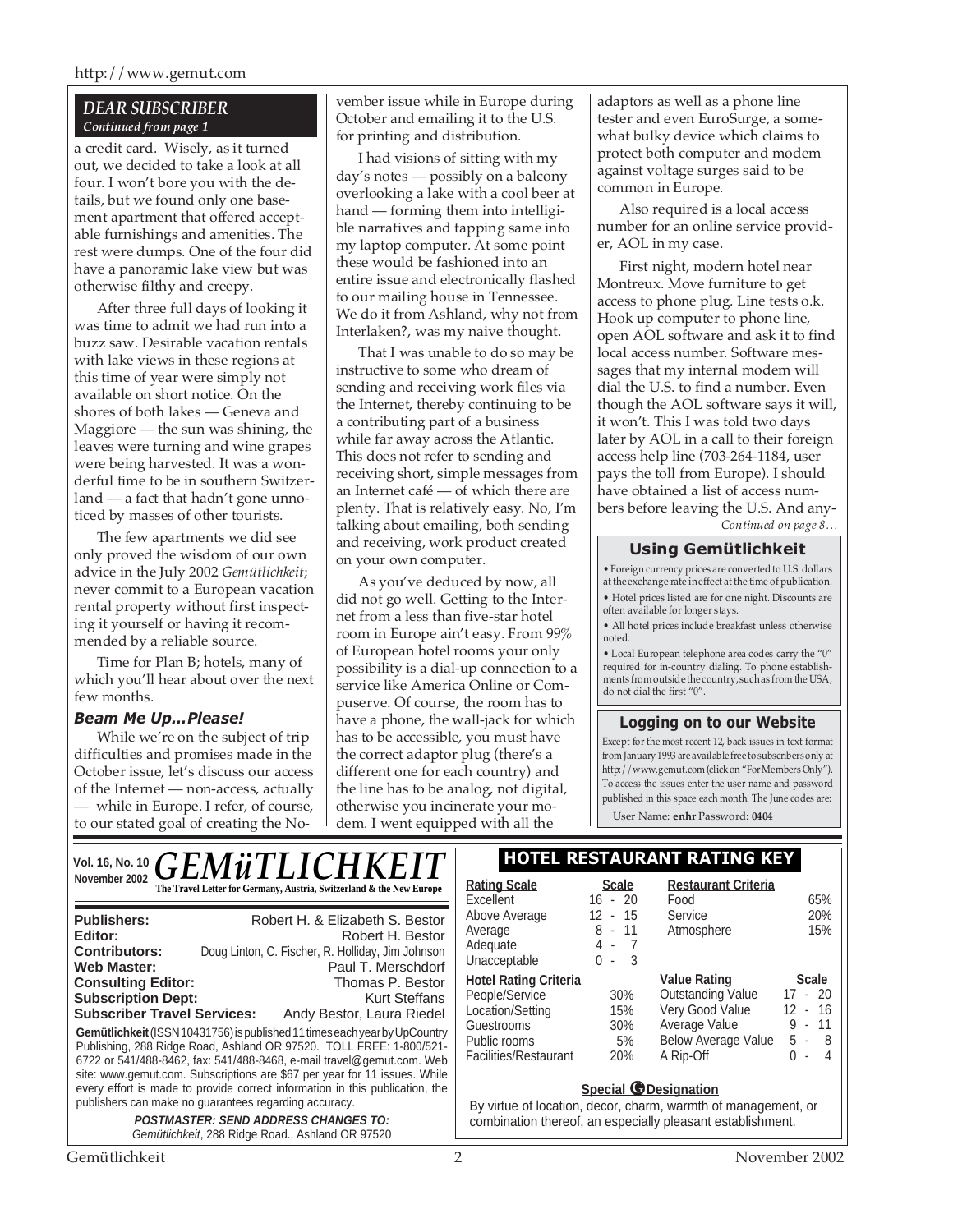#### *ROMANTIC RHINE Continued from page 1*

By steamship, perhaps the most traditional way to see the Rhine, it's six hours upstream (Koblenz to Bingen) and four hours downstream. And you'll see every village and every castle — at least from a distance.

But viewing the Rhine, even from a ship, is linear. You see the front door of the towns and some rooftops, but you don't see inside. And, if you don't stay overnight, you miss some of the charm and character of these marvelous villages — and the ability to experience them in relative peace after the day-trippers have left.

#### *A Suggested Rhine Tour*

For those who have at least three days, taking the steamship in stages provides one of the best ways to explore the region. For example, on day one leave Koblenz at 9am for Oberlahnstein, where you'll arrive at 9:55am. Stroll the narrow streets lined with half-timber homes, climb to **Lahneck Fortress**, enjoy a leisurely lunch in town, and then board the 2:50pm ship for the one-hour trip to Boppard, where you spend the night and part of the next day.

Next morning, board the 11am ship to St. Goarshausen, arriving at 12:10pm. Take time to explore that town and then take the ferry across to St. Goar, guarded through the centuries by the massive **Rheinfels Fortress**, then depart at 5:15pm for the 70-minute trip (passing the Loreley) to Bacharach, your next port of call. After what will assuredly be a delightful evening and overnight stay there, take the next morning or day to explore the town, and then leave at your choice of 15 minutes past the hours of 11, 1, 3, 5, or 6 for the final 90-minute stretch to Rüdesheim, with Bingen a quick ferry ride across the river.

These are just examples, of course, and your routes will depend on timing, interests and preferences.

(If you prefer to sleep in the same bed for more than one night, you can choose one or more towns as home base and head up- and downstream from there. You'll do some backtrack-

## **The Rhine: From Source to Mouth**

*A*lthough we are focusing on the Romantic Rhine — the region between Bingen and Koblenz —it's important to remember that these 65 kilometers (40 miles) represent only about 5 percent of the river's 1,320 kilometers (818 miles), as it makes its way from the Swiss Alps to the North Sea.

Fed by glaciers, two branches of the Rhine flow together in Switzerland and enter Lake Constance near Bregenz, Austria. Sixty-seven kilometers (42 miles) later, it flows from the other end by Constance, where the current is so strong that swimmers and boats have been swept from the wide lake into the narrow river passage. It broadens again, and for the next 34 kilometers (21 miles), the socalled "Lake-Rhine" nourishes wetlands as it makes its way to historic Stein am Rhein, where the "River-Rhine" officially begins.

A scant 20 kilometers (12 miles) later, just after Schaffhausen (see October 2002), it plunges 25 meters (82 feet) at the Rheinfall, a series of waterfalls where the river cut its way through Jurassic limestone eons ago. (Interestingly, the "official" source of the Danube is barely 35 kilometers (22 miles) north, at the Donauquelle—or Danube Springs — in Donaueschingen.) Briefly, it's bordered by Switzerland on both sides before creating the Swiss-German border. Just past Basel, it turns north to form what *today* is the

ing, but the views stand up to multiple trips, and there's nothing like starting the day without having to pack.)

During peak months, **KD Rhine** has as many as five ships cruising this section of the Rhine daily, and numerous smaller companies offer additional options. And you can certainly blend in train transport, either to fill in gaps or accelerate travel. For example, if you've finished with Lahnstein and want to explore neighboring Braubach (with the **Marksburg**, the Romantic Rhine's only hilltop fortress that was never destroyed), don't wait for the next boat; more frequent trains will get you there in six minutes. And then continue on to Boppard from Braubach.

peaceful and undisputed border between France and Germany.

Here, the Rhine runs through a wide plain, the hills of the Black Forest to the east and the stark mountain wall of the French Vosges rising behind the Alsace plain to the west. The most visited city along this portion is France's Strasbourg, although Freiburg, Offenburg, Baden-Baden and Rastatt aren't far behind. By Karlsruhe, it fully enters German territory, gaining volume from the Neckar and the Main. In Bingen and Rüdesheim, it becomes the familiar "Romantic Rhine," the Middle Rhine Valley that UNESCO named as a World Heritage Site earlier this year.

At Koblenz, it loses its World Heritage designation but gains more volume from the Lahn and Mosel. And it's just as scenic as it passes the majestic ridges of the Siebengebirge, the Godesburg fortress at Bad Godesberg, and the graceful promenades of Germany's Federal City, Bonn.

Shortly past the lofty spires of Cologne Cathedral, the Rhine takes on a different character. Reflected in its waters aren't towers and turrets, but smokestacks, as it travels through the megalopolis of Düsseldorf and the Ruhr region. After regaining its grace in the fields and forests of Münsterland, it leaves Germany at Emmerich for the final 150 kilometers (93 miles) to its mouth in Rotterdam. — JJ

Local trains run at least hourly on both sides of the river. Just remember, there are no bridges across the Rhine between Koblenz and Mainz; so you'll have to depend on ships or ferries to get from one side to the other.

But what to do with luggage during the day, when you're exploring ashore? Even those who travel light will have to find a place to store their gear ashore. A €2 locker at a train station will hold two large suitcases for as long as 36 hours. If you've selected a restaurant for lunch, it may be amenable to storing your luggage for a few hours before or after. Finally, tourist offices are eager to help in any way they can. These are not large towns, and you'll usually find steam-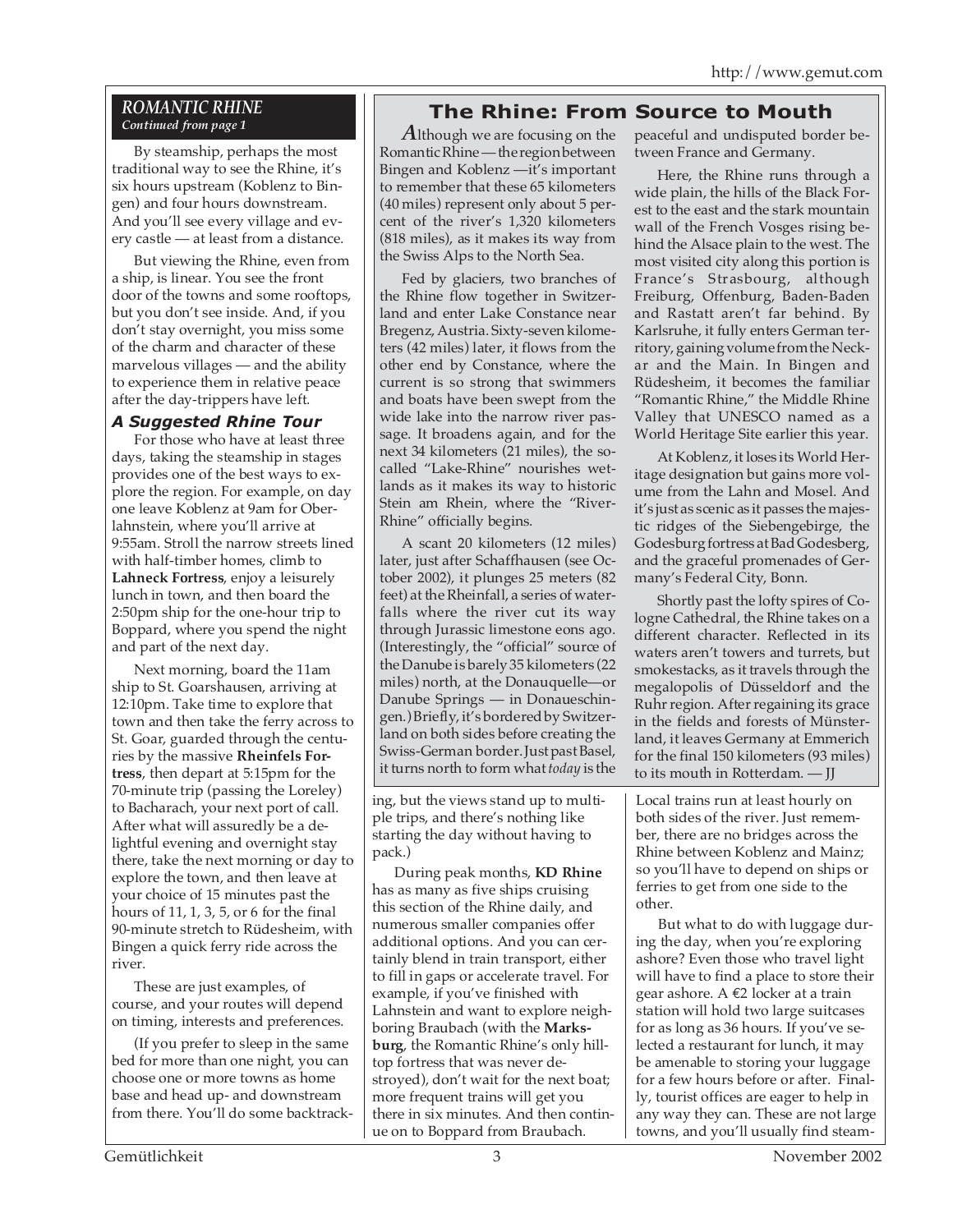#### http://www.gemut.com

ship stops, train stations and tourist offices all within close proximity.

Which kind of tickets should you buy? Remember, the total distance is less than 40 miles. By ship, the route from Koblenz to Bingen costs only €23.20 (\$22.70) for an adult. Break it into two segments, say Koblenz-Boppard and Boppard-Bingen, and the cost is still just  $\text{\textsterling}24.60$  (\$24.10). For the train, second class from Koblenz to Bingen costs just €9 (\$8.80). In two parts the price is €11.20 (\$10.95). So the best bet is to go a la carte. Even rate hikes scheduled later this year for short distance trip aren't likely to increase fares much more than 10 percent.

Buy ship tickets each time before you board, and buy train tickets at the multilingual automats located at each station. (If you present the train ticket you just used when you buy a ship ticket at the KD counter, you'll get 20% off.) Bottom line: Though both **German Rail** and **Eurail** passes are valid for free passage on trains and ships of the Köln-Düsseldorfer line, you might not want to spend one of your pass's travel days on a short \$20 boat ride.

There's another reason to travel by ship. Being on the river gives a strong sense of history and purpose. For example, you can see the castles in context. During the turbulent middle ages, they served as protection for bishops, nobles, prince-electors, robber knights and dukes. Many were also toll stations, each controlling their part of the river and collecting a percentage of the goods transported. At one time, a ship starting full in Bingen might arrive in Koblenz with only 10 % of its goods remaining.

These great fortresses came under frequent attack in disputes over territory, property and inheritance. During the Crusades, when the "good" knights headed east, robber knights seized many of them. Still, most survived the Middle Ages fairly well. It wasn't until the Thirty Years War and French occupations at the end of the  $17<sup>th</sup>$  and  $18<sup>th</sup>$  centuries that most damage and destruction occurred. What we see today is mainly due to a vast reconstruction effort after the Prussians chased Napoleon across the

Rhine on New Year's Eve 1813.

#### *Life on the Rhine*

Try to imagine steering a barge downstream, or even worse, being towed slowly upstream by horses or oxen. As you pass the island fortress of the Pfalz, with its turrets and gun slits, you almost feel the intimidation. You'd pay the toll.

The Rhine has its share of natural dangers as well. At the Bingen Reef, you can still see the standing waves and riffles as the Rhine pours over a series of ledges. Even today, ships must navigate a narrow channel blasted through the rock.

According to legend, the most dangerous point on the Rhine is below the Loreley cliffs at St. Goarshausen. (Actually, the Loreley — the longtime name for the cliffs — first referred to a woman in an 1801 poem, and it was she, not the sailors, who died.) Although a seductive blonde makes for better poetry and song, it's the narrow channel, sharp turns and steep cliffs that have plagued sailors for centuries. Radar installations along the river help control a sophisticated lighting and warning system for ship traffic.

That traffic is considerable. During a day on the river, you'll likely see ships carrying the flags of eight nations. Barges (including the incongruously named "Love Boat") plow through the current with containers or loads of coal, and cabin cruisers bounce in the waves. Flat, long excursion ships pass by on their luxury cruises between Basel and Düsseldorf or Rotterdam. Small ferries, some for passengers only, maneuver among the larger ships. Occasionally, an eel boat will pass, its nets at the ready. Local sightseeing boats carry tourists to view the nearest castles. And other ships in the KD fleet pass by, their passengers waving a kindred hello.

If you plan to start your Rhine journey in Koblenz, don't immediately head from the train station to the Köln-Düsseldorfer dock. The city itself is worth a visit. If you've just landed in Frankfurt from the United States, consider taking an hour's train ride from the airport up the Rhine (just a teaser) to Koblenz. Stash your

bags at your hotel, walk around town, grab an early dinner and regain strength for the coming days' explorations.

(Most passenger trains travel on the left — or western—side of the Rhine. If you've already been on this stretch of track, consider traveling the right side. When you buy your ticket, specify that you want to travel via Rüdesheim. You'll miss most of the castles that you usually see from the other side, and you'll actually pass through the Loreley. But you'll have a stunning view of the villages and castles of the left bank — a view that few foreign train travelers know about. All trains are local, so expect an hour's trip from Rüdesheim to Koblenz.)

#### *Exploring Old Koblenz*

Much of Koblenz was destroyed during World War II, and most buildings were rebuilt to support service industries and shopping both for its 109,000 residents and for the Rhine region. Thus, the city is alive and active, with enough pockets of discovery to satisfy history buffs. Pick up a map at the tourist office on the plaza immediately outside the train station (open 10am-8pm daily from May 1 through September 30). The main shopping street, the Löhrstrasse, is just a few blocks away and will lead you to the Old City. From the Löhrstrasse you can also catch a view of the stunning 19<sup>th</sup>-century, Neoclassical **Palace of the Prince Electors** (closed to the public).

The city's churches give snapshots in time: the Romanesque **St. Castor's Church** consecrated in 836, **St. Florin's Church** with its Romanesque triple nave and Gothic chancel, and the **Church of our Lady** with its mix of Romanesque, Gothic and Baroque features.

A relaxing walk is along the city's 8-kilometer (5-mile) promenade. Traveling clockwise from the Mosel to the Rhine, you'll pass the **Old Castle** and a collection of medieval buildings around the **Old Mosel Bridge**. In a few moments, you'll reach the *Deutsches Eck* — or German Corner — the park where the Rhine and Mosel meet. Standing at the tip of the park, you can watch the tea-colored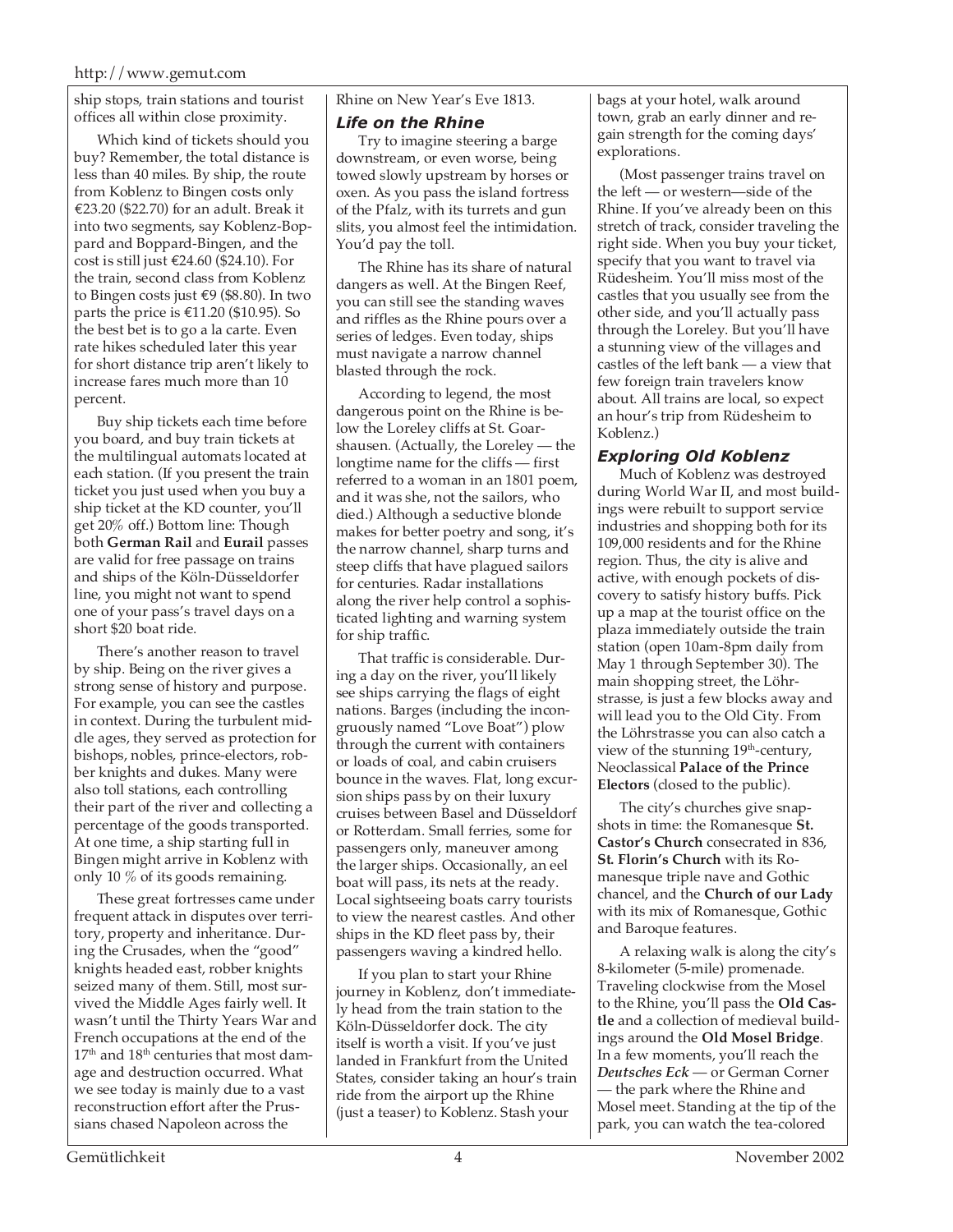waters of the Mosel swirl into the coffee-colored Rhine. A monument of Kaiser Wilhelm I dominates the park. Originally erected in 1897, it was destroyed at the end of World War II. In 1953, a flag and flagpole were mounted on the base as a memorial to German unity. It was rebuilt in 1993 based on original plans. Today, flags fly from every state of the reunited Germany.

Across the Rhine, the **Ehrenbreitstein** continues its watch over the city and rivers, an imposing fortress built in stages from the 11<sup>th</sup> through the  $17<sup>th</sup>$  and  $18<sup>th</sup>$  centuries. The Prussians rebuilt it to its current neo-classical form in the 19<sup>th</sup> century.

The fortress is reached easily by ferry from the Rhine boat docks. From the ferry landing, a 30-minute hike or scenic chairlift ride will get you to the top. The view, especially over coffee and pastries at the terrace restaurants, is stunning: down both the Rhine and Mosel and across to Koblenz. (Ehrenbreitstein Fortress, D-56077 Koblenz, tel +49 0261 9742445, fax 9742450; adults €2.50 (\$2.45), children  $\epsilon$ 1/\$1)

#### **Accommodations**

#### Hotel Mercure Koblenz

There's no sense of history but plenty of comfort at this 167-room high-rise on the Rhine promenade. The KD docks are almost adjacent, and it's about a five-minute walk to the *Deutsches Eck*.

Guestrooms are spacious and modern with a small sitting area and work desk. Windows are doubleglazed to keep out the minimal street noise and there's that rare summer comfort: air conditioning. Riverside rooms have a superb view of the Ehrenbreitstein Fortress.

**Contact:** Hotel Mercure Koblenz, Julius-Wegeler-Strasse 6, D-56068 Koblenz, tel +49 0261 1360, fax 1361199, email: H2004@accorhotels.com, web: www.accorhotels.com. **Daily Rates:** Singles €115 (\$112.50), doubles €141 (\$137.90) 15% weekend discount; lower rates off-season. Parking €12 (\$11.75) . **Rating:** QUALITY 14/20 VALUE 14/20

#### Fährhaus am Stausee

The Fährhaus am Stausee is an old ferry house converted to a familyrun hotel and restaurant. Because it's across the Mosel, it doesn't get many mainstream tourists. However, local residents advising guests put it at the top of their list, in part due to its excellent kitchen.

The setting is peaceful — seemingly far from the city. Several small piers jut into the river and at night you can hear the creaking of the docks in the wake of passing boats. The 20 guestrooms are spacious, bright and cheery with all the amenities, some with bath, others with shower. Ask for a Mosel view, preferably with balcony; it's only  $\text{\ensuremath{\in}} 5 \text{ (\$4.90)}$ more per night.

**Contact:** Fährhaus am Stausee, An der Fähre 3, D-56072 Koblenz, tel +49 0261 927290, fax 9272990, email: info@faehrhaus-am-stausee.de, web: www.faehrhaus-am-stausee.de. **Daily Rates:** Singles €49-54 (\$47.90- 52.80), doubles €67-82 (\$65.55-80.20). Weekend package €75 (\$73.35) single, €128 (\$125.20) double. Free parking. **Rating:** QUALITY 14/20 VALUE 16/20

#### Hotel Brenner

First impressions can be wrong. The Hotel Brenner is at best nondescript on the outside. Thus its interior elegance comes as a complete and pleasant surprise. Every detail seems attended to, including the handpainted flower ornaments on ceilings and walls.

Guestrooms are spacious and stylish, with separate living and sleeping areas. Located downtown, the Brenner is convenient to the Old City, ship landings and train station.

**Contact:** Hotel Brenner, Rizzastraße 20 – 22, D-56068 Koblenz, tel. 49 0261 915 780, fax +49 0261 36278, email: go@hotel-brenner.de, web: http:// www.hotel-brenner.de **Daily Rates:** Singles €70-79 (\$68.50- 77.25), doubles €87-118 (\$85.10-115.40). **Rating:** QUALITY 14/20 VALUE 15/20

#### Zum Königstuhl

If you don't mind traveling about 10 miles upstream, you can sleep surrounded by history. The medieval walls and tower in **EDITOR'<sup>S</sup> CHOICE**

Rhens were constructed between 1336 and 1414. In 1557, the house Zum Königstuhl was built against the fortifications as the official home of Cologne's prince electors. It's been a hotel since 1706 and, though the adjacent tower also served as prison and torture chamber, you'll be very comfortable.

The hotel offers 10 doubles, all with toilet and shower or bath, four of which are exquisite, including a corner room with its own garden. Number 3 has a Chippendale bed and a view straight to the Rhine.

**Contact:** Zum Königstuhl, 5401 Rhens, tel +49 02628 2244 **Daily Rates:** All rooms €65 (\$63.60). Free parking. **Rating:** QUALITY 13/20 VALUE 15/20

## **Sustenance**

## Weindorf

If, as you walk along the Rhine promenade, you're tempted to stop at the Weindorf, an ersatz "wine village" built in 1925, by all means do. It's four houses built in varying traditional styles surround a flower bedecked central courtyard where you'll dine in good weather. Smaller appetites will be more than satisfied with a plate of cheese, sausage or ham with dark bread. Bigger eaters might enjoy a platter of warm sausages served with dumplings and sauerkraut. More formal dining choices include grilled salmon, grilled pork or beef braised in wine sauce. Prices range from €6-15 (\$5.90- 14.70) with an average of €9 (\$8.80). Service is casual but attentive.

**Contact:** Weindorf, Julius-Wegeler-Strasse 2, D-56072 Koblenz, tel. +49 0261 1337190, fax +49 0261 13371919. **Rating:** QUALITY 12/20 VALUE 14/20

#### Wacht am Rhein

Wacht am Rhein serves superb German and Rheinland cuisine in a choice of three settings overlooking the Rhine and Ehrenbreitstein: the casual Winzerstube (Vintners' Room), the terrace, and the more intimate restaurant. If you're in the mood for a fancy dinner, choose the restaurant. Both the food and service are excellent, whether you select a fish dish — like the mixed grill of fish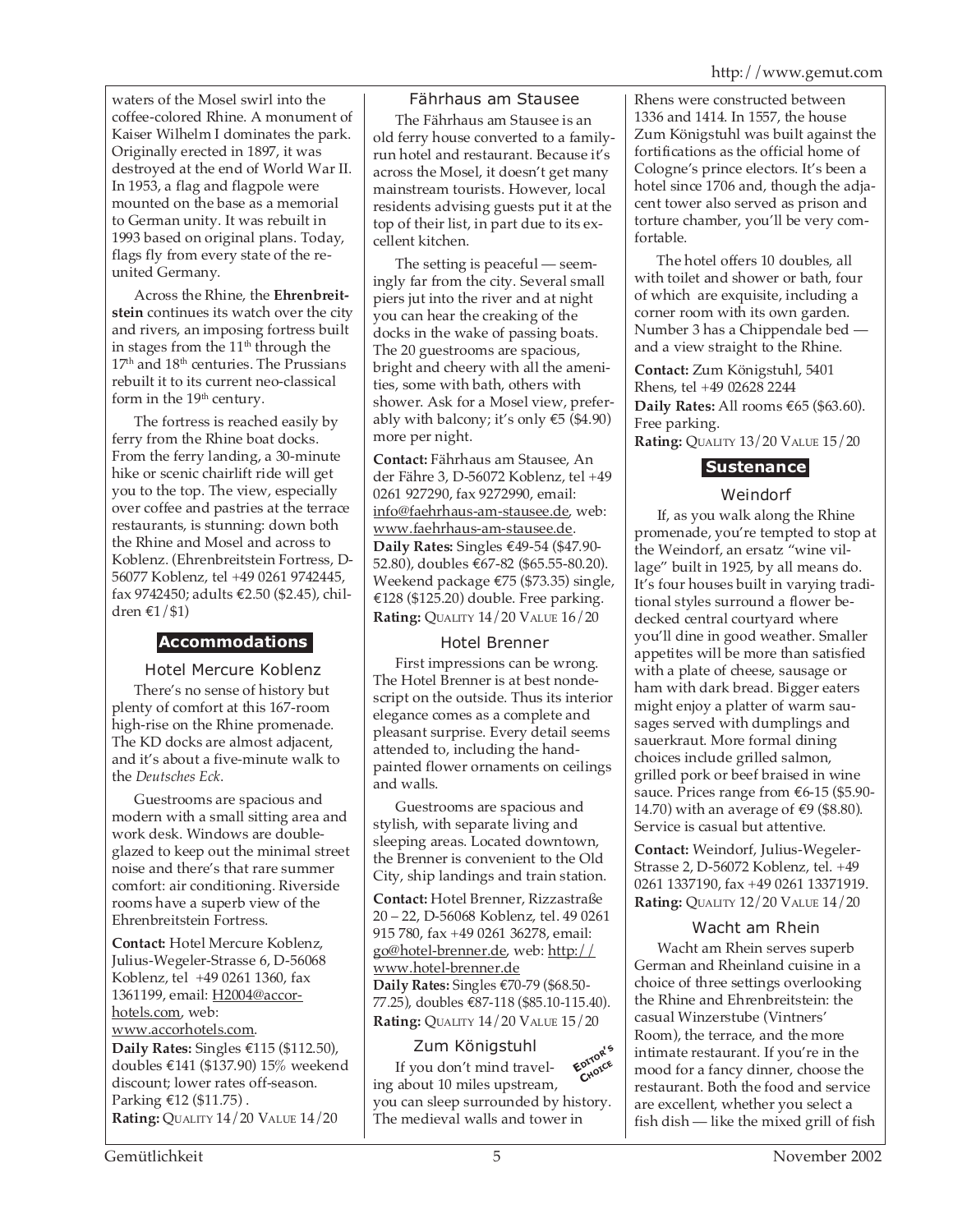filets and river crabs — or traditional German dishes like *Sauerbraten* and *Tafelspitz* (boiled beef with horseradish). Entrees range from €13-25 (\$12.70-24.45). Cost-conscious travelers will enjoy the traditional dishes of the Winzerstube for less than €12 (\$11.75) such as herring with an apple cream sauce (€7/\$6.85); wild game ragout ( $\text{\textsterling}10/\text{\textsterling}9.75$ ); or marinated beef in raisin sauce with dumplings and red cabbage (€11/\$10.75). Also offered is a more familiar selection of steaks and *Schnitzels*.

**Contact:** Wacht am Rhein, Rheinzollstrasse 8, D-56068 Koblenz, tel. +49 0261 15313, fax +49 0261 9731026, web: www.wacht-am-rhein.de. **Rating:** QUALITY 14/20 VALUE 15/20

#### Löffel's Keller

An evening in Löffel's Keller, in the heart of Koblenz's Old City, will send you back seven centuries as you sit in a  $13<sup>th</sup>$  century cellar, bathed in candlelight that flickers against the stone walls and vaulted ceilings. The cuisine is as imaginative as it is tasty, and the presentations are works of art. The menu changes monthly, but you can expect items like sweet and sour pumpkin soup with smoked chicken breast, followed by pork cutlet with melted goat cheese in an herbed cream sauce, followed by a creamy pear parfait with marzipan sauce. Although you can order a la carte, the three-course dinners are often a better deal—generally around €25 (\$24.45). Add another €10 (\$9.75) for wine with each course. **EDITOR'<sup>S</sup> CHOICE**

**Contact:** Löffel's Keller, Mehlgasse 14-16, D-56068 Koblenz, tel. +49 0261 1004715, fax +49 0261 1004716, email: kontakt@loeffels-keller.de, web: www.loeffels-keller.de. **Rating: QUALITY 16/20, VALUE 17/20** 

#### *OCTOBER TRIP NOTES Continued from page 1*

■ Gas in Switzerland is 1.35 CHF/90 cents per liter or \$3.41 per gallon. In Germany, you'll pay about €1.08/ \$1.06 per liter (\$4.01 per gallon) for Super *Bleifrei*. Fuel costs in Austria are about 10 to 12% less.

■ **Returning a rental car to the Frankfurt Airport**, for those who've never done it, is an unnerving experi-

ence. As one approaches terminal two there are no "car rental return" signs. Only as you are about to start up the ramp to the departure curbside drop zones is there a sign on the right requiring an immediate right turn. So go slow, stay in the right lane, and keep your eyes peeled. It's also a good idea to be familiar with the German word *Mietwagen* (car rental).

■ **How tremendously handy** it is to have a cell phone in Europe. Virtually essential to apartment hunting. Sit in your hotel room or car and wade through the list of possibilities. If you're using one with a SIMM card and plan to call the U.S., be sure to find out the per minute rate. It varies hugely from country to country.

■ **Odd sight; vineyards still under** harvest covered with mesh netting and crisscrossed with yellow crimescene tape to scare away birds.

■ **Mr. Clean toilets** (you'll see them in railway stations) are definitely worth the 60 cents to \$1.25 charged. Super clean. Next best, of course, are the toilets in five-star hotels. Walk in like you're a guest.

■ **We wonder how many travelers** in Europe choose trains because of the absence of security checks. It's the same as ever; walk on, find a seat and away you go.

■ **ICE vs TGV. Germany's ICE's** seem a little sleeker, a little more stylish, but France's TGV's may be more comfortable with seats a bit softer and maybe even a shade wider. Both have 2-1 seating, though ICE has some four-seat cubicles and five-seat compartments. Ride about equal. The smoothest and quietest cars of all, however, are Swiss Rail's (SBB) new double-deckers.

On one ICE run between Zürich and Munich we sat in two of the six seats right behind the "cockpit," with a view down the track ahead.

■ Why should you make seat reser**vations** in Europe, even though you purchase a rail pass in the U.S.? Cost. In Germany we paid  $\text{\textsterling}5.2$  (\$5.10) for a pair of Berlin-Zürich ICE seats. It's \$22 (\$11 per person) if you do it in the U.S. In Switzerland we booked Geneva to Avignon (France) seats on the TGV for CHF 10 (\$6.70) vs. the same \$22 in the U.S.

■ **The new Swiss Airlines**. Having arrived in L.A. at 8:20am for our 3pm flight to Zürich, we were anxious to check-in and get rid of some of our luggage. A counter sign said check-in was to start at 11am. Fifteen minutes after the appointed hour they were ready to go. Un-Swiss like.

The shared — Swiss and **Asiana** (Korean) — first and business class lounge at the L.A. International terminal is woefully small and not equipped to handle business travelers. There are no Internet connections, no electrical outlets, not even a TV set. The room is furnished with about 36 tightly bunched chairs comfortable for no more than about an hour's wait (forget that nap) and six to eight small round tables. With 25 people in the room it seemed jammed. With passengers from two outbound flights waiting, there was soon no place to sit.

Boarding was chaos. Business class (we used miles) was never called, the harried ground staff was busy paging people to the check-in desk, presumably to fill the airplane.

Once on board, however, things improved dramatically. Cabin crew in both directions were first rate, capable, accommodating and unflappable. One assumes with the downsize of the old **Swissair** only the most senior in-flight personnel were retained. It showed. On-board service personnel is what separates the foreign carriers — at least this foreign carrier — from U.S. airlines.

Food was unexpectedly good, especially the cold dishes.

■ **Zürich Airport is still the best.** Calm, uncrowded and easy to use. Our bags — no doubt the first loaded, given our arrival in L.A. seven hours prior to departure — were last off the plane in Zürich but we were on the road in our **Europcar** Passat Wagon (a gratis upgrade from a standard class midsize sedan) within 40 minutes after touching down.

■ **The Passat Wagon, by the way**, is a great car; smooth riding and driving, with a surprisingly powerful 2.0 liter gas engine, five-speed manual transmission and dial-in-the-temp climate control system. Had 19000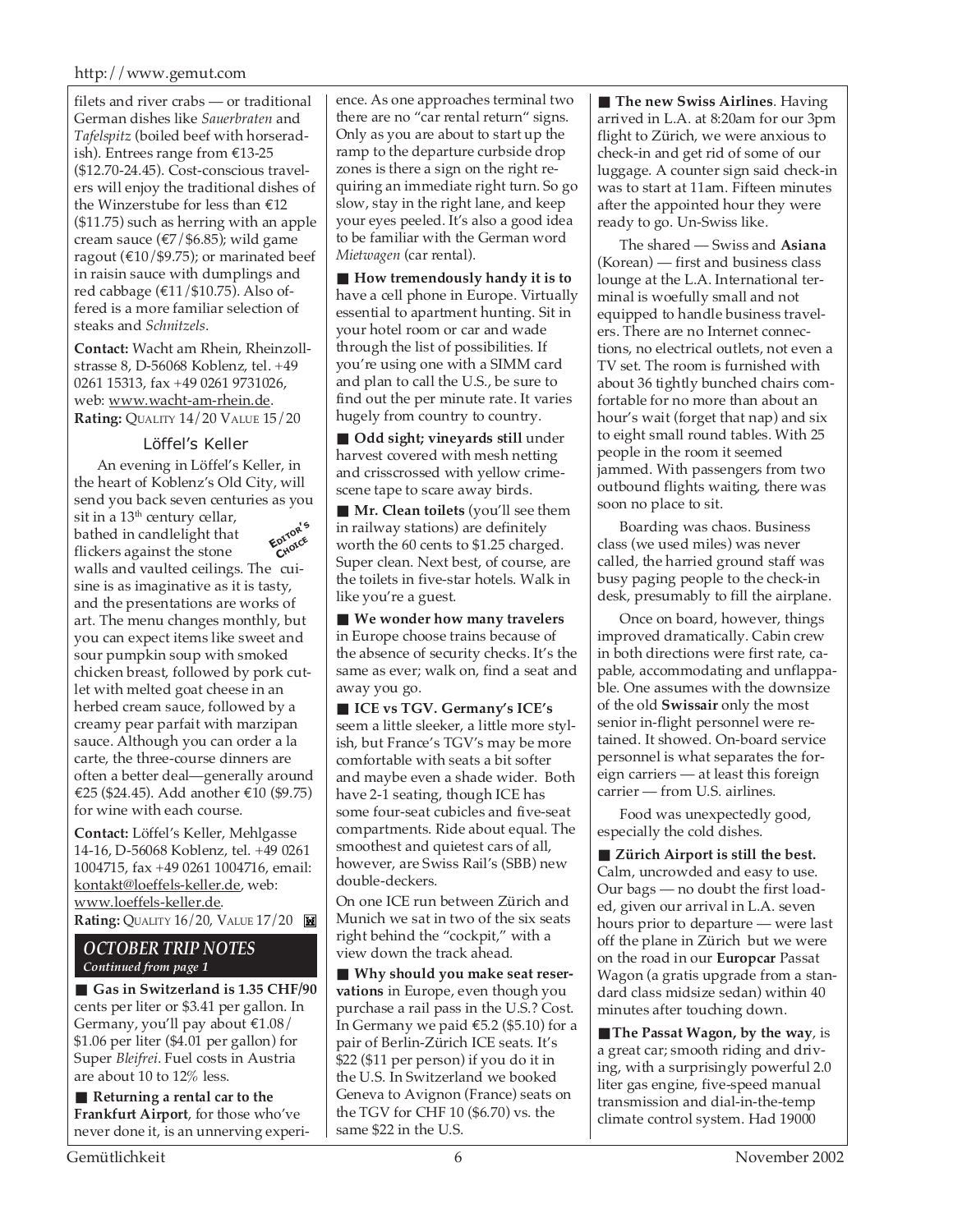kilometers (11,875 miles). A little fuel thirsty, however. Assuming one extends the luggage cover to hide belongings, there's no more trunk room than a sedan. But, for those who don't mind exposed gear, there's substantially more luggage space. A Citroen C-5 wagon, also in the midsize category, rented later in the trip didn't measure up to the Passat and guzzled fuel like an 18-wheeler.

■ **Short review of Interlaken Tourist Office** based on visits three years running: Not friendly, lacks *gemütlich*. They could learn from **Swiss Airlines'** in-flight personnel.

■ **The ease of finding and using ATM's** has changed the way U.S. visitors obtain local currency in Europe, but it's getting expensive. For example, Citibank AAdvantage card holders who use it to obtain a \$300 cash advance from an ATM in Europe will pay a 3% cash advance fee and another 3% conversion fee. This is in addition to a flat fee to use the ATM, usually about \$3. That's a total of \$21 (7%) to get \$300. For credit card purchases, such as hotel rooms or meals, only the 3% conversion fee applies.

Rather than use a credit card for cash advances, it's much cheaper to withdraw cash from your account with a bank-issued ATM card. We did and were charged a flat \$3 charge for each ATM withdrawal.

However, in order to accumulate miles, we used the Citibank card for purchases and incurred the 3% conversion fee on everything. There may be some cards that don't levy this fee but it's doubtful they offer frequent flyer miles. Your other alternative is to pay for everything out of cash obtained with your ATM card.  $\blacksquare$ 

## **Readers' Forum**

## *Hotel Near Berchtesgaden*

The May 2001 issue of *Gemütlichkeit* included an article on the delightful **Hotel Neu-Meran** (Nonn 94, D-83435 Bad Reichenhall, tel. +49/ 08651/40 78, fax: 0 86 51/7 85 20, email: info@hotel-neu-meran.de, web: www.hotel-neu-meran.de) located on the side of a mountain overlooking Bad Reichenhall. We just

spent a night there to rid ourselves of "jet lag" after landing at Munich for a three-week trip to Grundlsee, Austria, Bled, Slovenia and Munich. Your recommendation couldn't be better, we love it. The owners, Franz and Ingrid Weber are the best! The hotel is a perfect example of warm, cozy Bavarian ambiance. The food excellent and our room (#26) spectacular. It is a suite complete with balcony overlooking Bad Reichenhall and surrounding mountains. Can't understand why more Americans haven't been here as it is the epitome of a Bavarian paradise. Very close to Berchtesgaden and just over the border from Salzburg. I could go on, but we must get on our way.

> JULIE AND BILL WOOD HOBE SOUND, FL

## *Red Guide Comments*

As always, your comments about the *Michelin Red Guides* are right on target. For any of the countries Michelin covers, all other guides are at best a distant second.

Although Michelin has yet to dedicate a guide to Austria, parts of Austria are indeed included in the *Germany Red Guide*. I recall that the area covered abuts Southern Germany, including Salzburg and the surrounding towns.

Thanks to the Red Guide, we had an extraordinary dinner at **Obauer in Werfen**, which is about 20 minutes south of Salzburg.

The other point you allude to in your comments relates to the restaurants noted with the Bib Gourmand designation. Michelin calls them "good meals at reasonable prices". That is an understatement. A listing in Michelin is by itself a recommendation and the red listing for those warranting a Bib Gourmand means the restaurants are distinguished in one or more ways and may well be en route to one-star status. On all of our trips, we try to build our meal plans around the Bib Gourmands, with an occasional starred restaurant along the way. After having eaten at dozens of these and an equal number of one, two, and three stars, I cannot overemphasize the value of giving the Bib Gourmands special attention.

They're easily the best bang for the buck in any of the countries that Michelin has rated.

> RUSSELL WAYNE VIA EMAIL

### *No Vote for "We Recommend"*

Since you ask, I, for one, find the "We Recommend" section of *Gemütlichkeit* so much wasted space. If I need help with accommodations for any of those places listed, I refer to those back issues featuring said places.

Not only will those back issues provide me with in-depth coverage, but allow me to compare hotels/inns, etc., of comparable or near-comparable quality. Let's have more reporting or reader's letters.

On another subject, would you address the issue of smoking in European restaurants, perhaps in a "Dear Subscriber" piece? There are legions of us, I'm sure, who find cigarette smoking downright offensive, or cannot tolerate it for health reasons.

> BILL POLCARI MEDFORD, MS

*(Ed. Note: Until Mr. Polcari's comments, we had had only a handful of responses, all favorable, to the "Gemütlichkeit Recommends" feature. We'd like to hear from more readers. The idea is to provide a quick reference to hotels we particularly like in popular destinations.*

*As to smoking in European restaurants, we, too, find it unpleasant. On our recent month-long trip, we were continually assaulted by secondhand smoke. Worst of all were three restaurants in which cigars polluted the atmosphere to virtually untenable levels. In one, we left before the meal was finished and advised restaurant management of the reason for our departure.*

*As Mr. Polcari and most readers are well aware, smoking in restaurants and other public places is still part of Europe's culture, though there are a few encouraging signs; nonsmoking hotel rooms, sections of rail cars and even a few restaurants now offer no-smoking areas. In fact, the World Health Organization says smoking is decreasing in Western Europe. Sadly, the tobacco companies' marketing efforts in Eastern Europe have more than offset gains in the West to the extent that there are now*